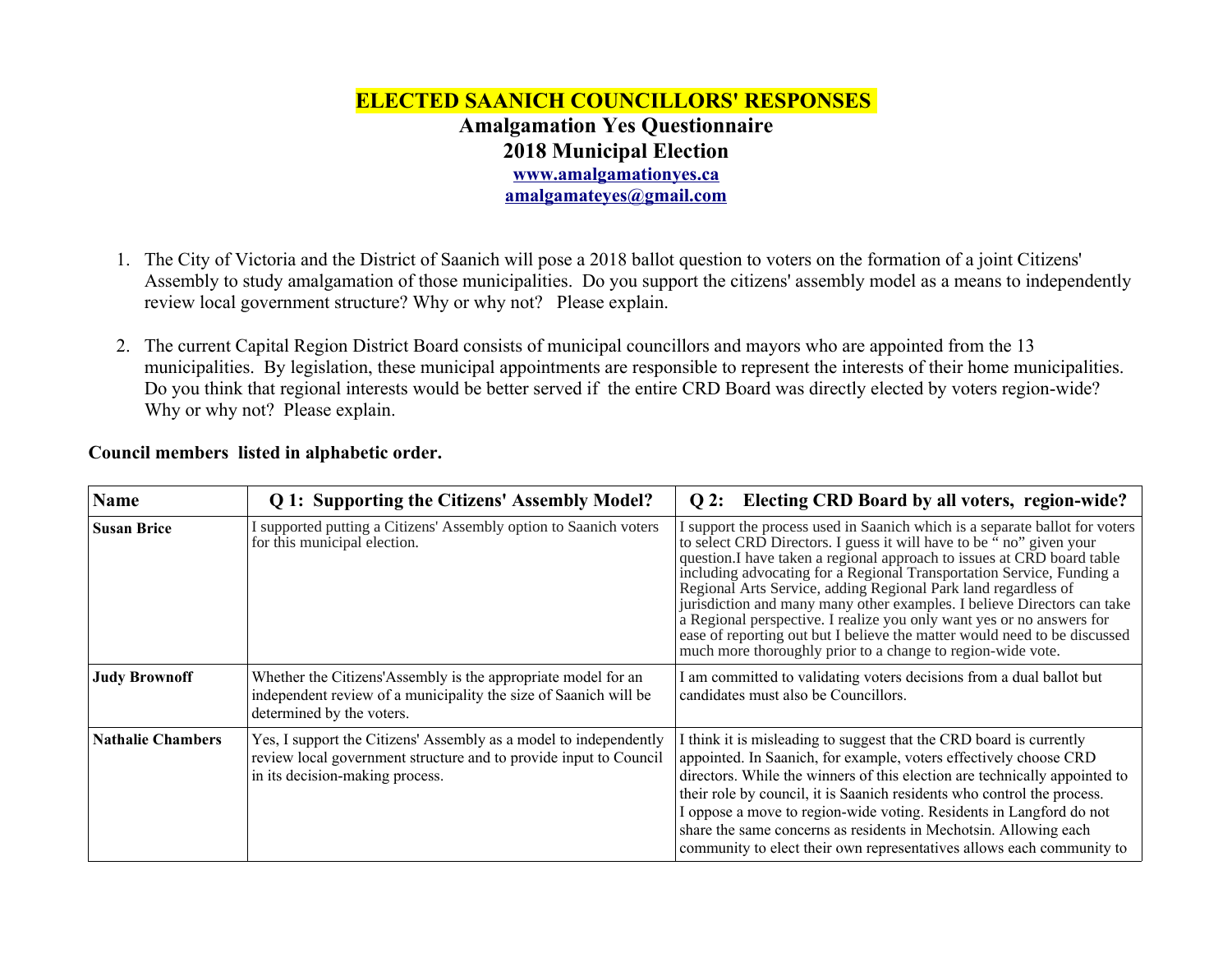|                            |                                                                                                                                                                                                                                                                                                                                                                                                                                                                                                                                                                                                                                                                                                                                                                                                                                                                                                                                                                                     | have its own unique voice, putting forward its own concerns.<br>A region-wide voting model would be dominating by the densest regions<br>of the CRD - Victoria, Langford, and View Royal, for example, at the<br>expense of rural communities like ours here in Saanich. I value our<br>farming communities, our coastal communities, and the full diversity of<br>lifestyles across the CRD, and I cannot support sacrificing their voices in<br>favour a regional government dominated by the city centers.<br>Saanich is more than a suburb of Victoria. Saanich is its own community,<br>and we deserve our own voice at the CRD.                                                                                                                                                                                                                                                                                                                                                                                                                                                                                                                            |
|----------------------------|-------------------------------------------------------------------------------------------------------------------------------------------------------------------------------------------------------------------------------------------------------------------------------------------------------------------------------------------------------------------------------------------------------------------------------------------------------------------------------------------------------------------------------------------------------------------------------------------------------------------------------------------------------------------------------------------------------------------------------------------------------------------------------------------------------------------------------------------------------------------------------------------------------------------------------------------------------------------------------------|------------------------------------------------------------------------------------------------------------------------------------------------------------------------------------------------------------------------------------------------------------------------------------------------------------------------------------------------------------------------------------------------------------------------------------------------------------------------------------------------------------------------------------------------------------------------------------------------------------------------------------------------------------------------------------------------------------------------------------------------------------------------------------------------------------------------------------------------------------------------------------------------------------------------------------------------------------------------------------------------------------------------------------------------------------------------------------------------------------------------------------------------------------------|
| Zac Di Vries               | <b>NO RESPONSE</b>                                                                                                                                                                                                                                                                                                                                                                                                                                                                                                                                                                                                                                                                                                                                                                                                                                                                                                                                                                  | <b>NO RESPONSE</b>                                                                                                                                                                                                                                                                                                                                                                                                                                                                                                                                                                                                                                                                                                                                                                                                                                                                                                                                                                                                                                                                                                                                               |
| <b>Karen Harper</b>        | I absolutely support the formation of a Joint Citizen's Assembly to<br>study the pros and cons of amalgamating Victoria and Saanich.<br>Citizen's Assemblies are a well established and respected<br>processes used to study, deliberate and develop recommendations<br>on specific issues. The members are typically randomly selected<br>and tend to reflect the demographics of the area they are studying.<br>What is most important about this process is that it is citizen led.<br>It is time for the residents, rather than the politicians, to investigate<br>this matter, deliberate and recommend based on the investigations<br>they have undertaken. While I definitely have a preferred result, I<br>will accept the recommendations of the Assembly.                                                                                                                                                                                                                 | I believe that the CRD definitely needs revision. Having been established<br>over fifty years ago, the changing nature of regional issues and<br>relationships requires a revision to our regional level of governance.<br>At least two things need to occur in order for the CRD to be more<br>accountable and effective:<br>1. Directly elected CRD directors. These individuals should not be sitting<br>councillors or mayors, as their focus needs to be the region as a whole.<br>2. The CRD must have the power to carry out the items/issue/areas for<br>which they are given responsibility. An example of where this didn't<br>occur, which is still fresh in all of our memories, is the sewage project.<br>This change will likely entail a legislative redefinition of what the CRD<br>does, and what municipalities do. There should not be a duplication of<br>services between the municipalities and the CRD.                                                                                                                                                                                                                                   |
| <b>Fred Haynes - Mayor</b> | <b>NO RESPONSE</b>                                                                                                                                                                                                                                                                                                                                                                                                                                                                                                                                                                                                                                                                                                                                                                                                                                                                                                                                                                  | <b>NO RESPONSE</b>                                                                                                                                                                                                                                                                                                                                                                                                                                                                                                                                                                                                                                                                                                                                                                                                                                                                                                                                                                                                                                                                                                                                               |
| <b>Rebecca Mersereau</b>   | Yes. I do think citizens' assemblies are a promising tool for<br>objective, independent review of local government structures.<br>While it may seem tempting to hand this responsibility over to<br>experts with appropriate professional backgrounds, it can be very<br>difficult to avoid the influence of political agendas when<br>considering changes to our fundamental governing structures. (For<br>example, it has been suggested the last provincial government's<br>review of governance in the CRD was not advanced due to a lack<br>of political interest.)<br>Citizen's assemblies have the advantage of objectivity because<br>they are comprised of a representative and inclusive group of<br>residents, and as such - they are considered highly democratic.<br>This means their processes and recommendations are likely to be<br>considered more trustworthy and held in higher regard by the<br>public, which will ultimately decide on the best path forward. | Yes - it seems obvious that regional interests (transportation being a big<br>one for me) would be better served by individuals who are specifically<br>elected to serve in that regional role. From a democratic perspective, I<br>can also see how this structure could improve accountability for voters<br>and the public. However, I don't believe the solution to our regional<br>challenges is that simple.<br>Legislatively, our regional districts are structured as federations of<br>municipalities and (we often forget) elected representatives of<br>unincorporated electoral areas. This has the advantage of allowing all<br>parties at the table to opt out of services they are not interested in<br>participating in or receiving, although the other side of the coin is that it<br>is not possible to compel individual member municipalities/electoral<br>areas to participate or collaborate. Until there are regional entities with<br>the legal authority to compel member municipalities to act (such as our<br>own regional transportation authority), I unfortunately don't foresee our<br>big, hairy, regional problems going away. |